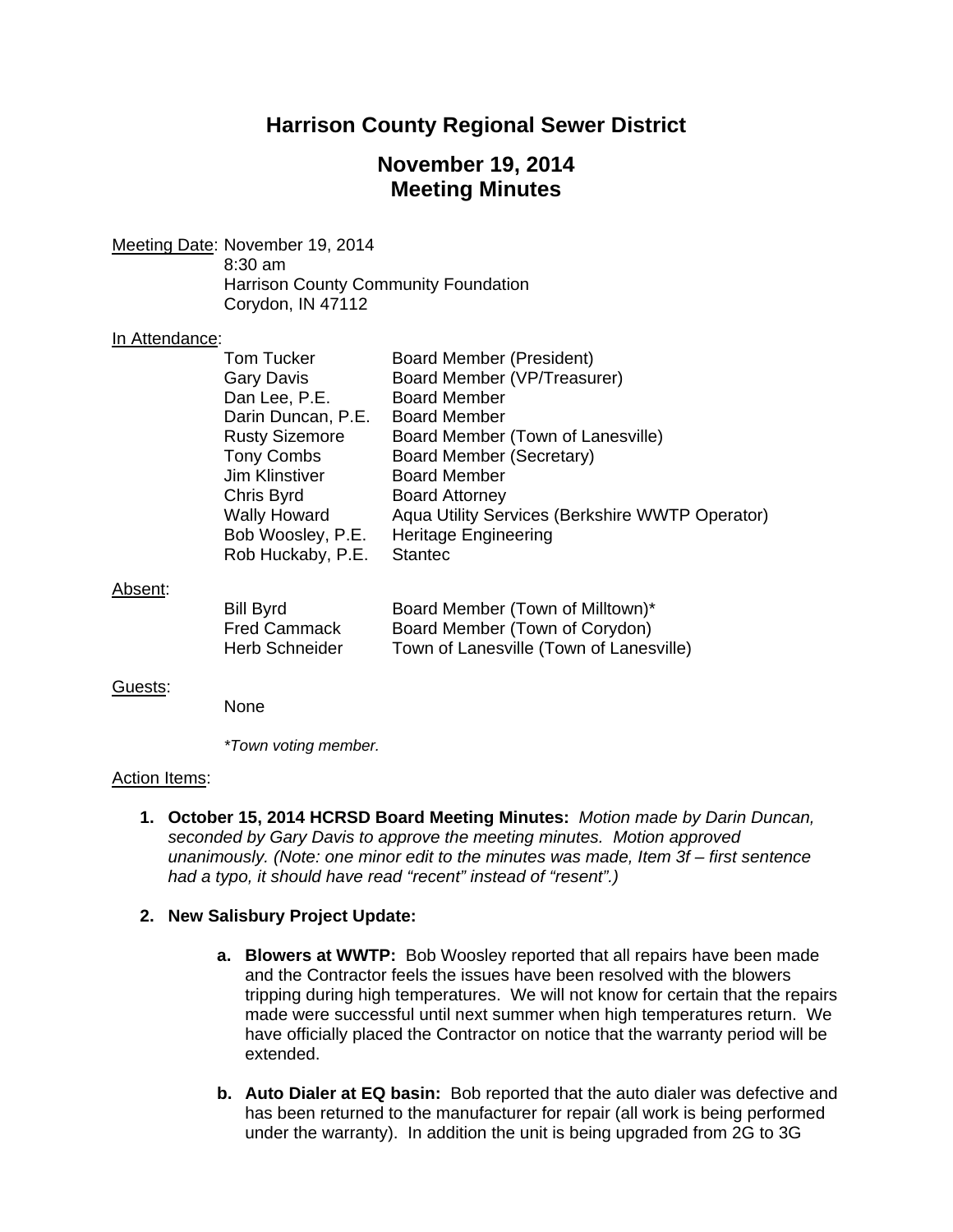HCRSD Mtg Minutes November 19, 2014 Page 2 of 4

> technology at no cost to the District. We hope to have this back in service in the coming weeks.

- **c. Child Craft (Hastings) Connection:** Bob reported that all work is complete with the exception of the pumps being installed. The pumps had to be rewired due to electrical issues at the site. They are expected to arrive on-site this week and will be installed immediately. It is anticipated this facility will be connected to the sewer system by the end of the month.
- **d. Auto Dialers at Child Craft, Schmidt, and Star Gas Lift Stations:** Bob reported the auto dialers at these stations need to be upgraded from 2G to 3G technology. These lift stations are all under warranty. The Contractor is in the process of having these changes made at no cost to the District.
- **e. Permit/Application for Sewer Service:** Bob reported that he failed to bring copies of the application to the meeting and will email out to the Board for review and comment. The Town of Lanesville's applications are being used as a template.
- **f. Electric Overages at the Child Craft Lift Station:** As previously reported the District is seeking reimbursement for electrical use charges from the Contractor for a faulty O-ring that resulted in extended use of the pumps. Gary Davis provided Bob Woosley with copies of the charges to provide to the Contractor.

## **3. Berkshire WWTP:**

- **a. Operations Report (October):** Wally Howard reported the plant did very well in October and achieved a 99% removal rate. *Motion made by Darin Duncan, seconded by Gary Davis to approve the October operations report. Motion approved unanimously.*
- **b. District Pump Stations:** Wally reported that they have now started making weekly checks on all the pump stations within the New Salisbury area (this includes: Child Craft, Schmidt, and Star Gas). They are preparing weekly logs for each site.

## **4. Lanesville I-64 Interchange Sewer Project**

- **a. Construction to Begin:** Bob Woosley reported Infrastructure Systems will be starting construction with the bore and jack under Interstate 64. Weather permitting this work should begin in the next couple weeks.
- **b. Lanesville's Part of Project:** Rusty Sizemore stated work is underway with their bore under Crandall Lanesville Road. The Town ran into an easement issue with the property owner on the corner of Crandall Lanesville and Corydon Ridge Road (Ms. Catherine Stark). The Town was working outside of their easement and right of way. They are now working with Ms. Stark to resolve this matter. Rusty suggested the District contact her to explain the work the District will be performing in the area. Note: the District's sewer improvements will be within the right of way and will not require an easement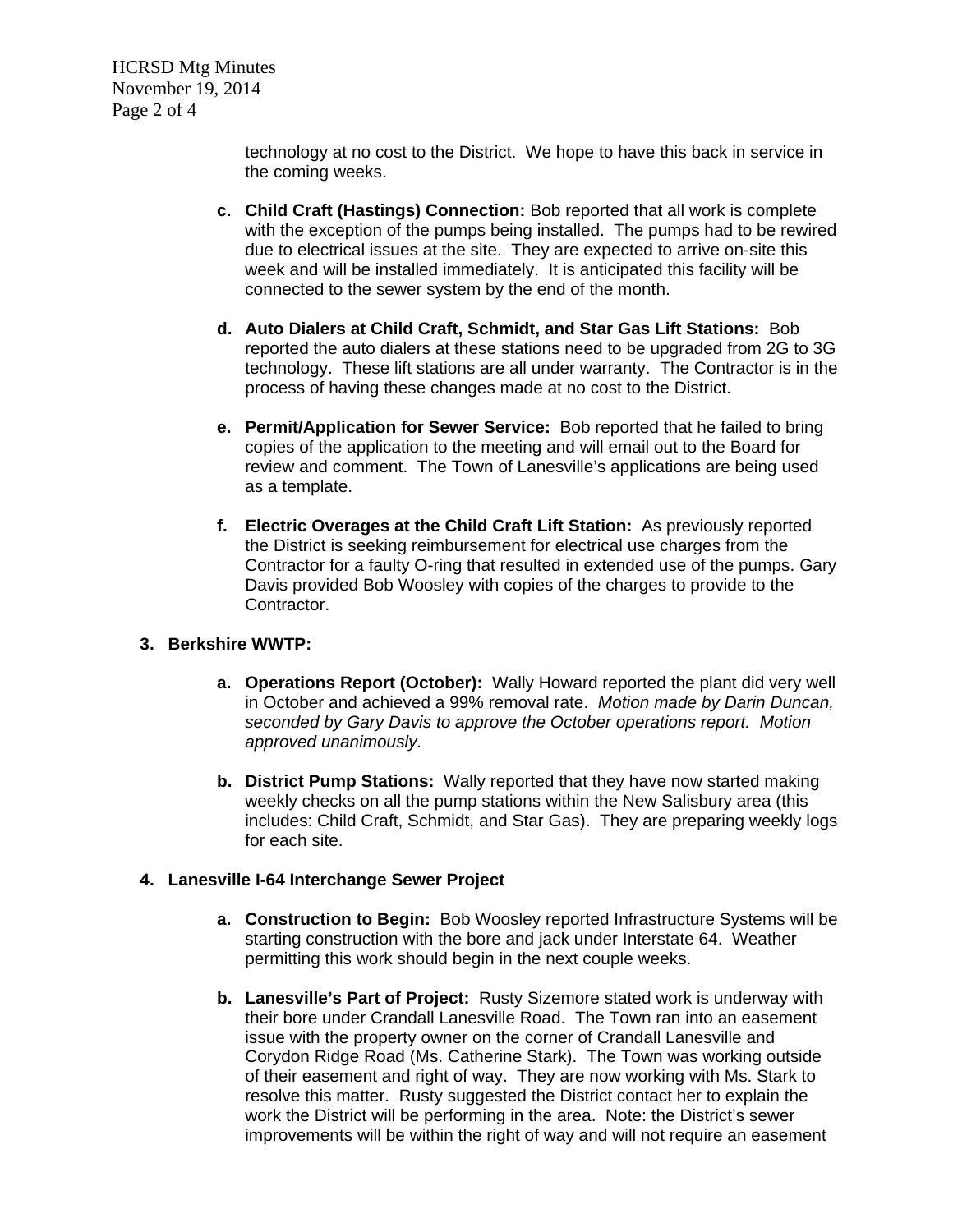HCRSD Mtg Minutes November 19, 2014 Page 3 of 4

> from Ms. Stark. Bob Woosley will follow up with Ms. Stark to explain the planned sewer improvements that will be made by the District.

## **5. Treasurers Report:**

- **a.** *Motion made by Tony Combs, seconded by Dan Lee to accept the October Treasurer's Report. Motion approved unanimously.*
- **b.** *Motion made by Tony Combs, seconded by Dan Lee to pay the following claims. Motion approved unanimously.*

## *District Checking Account:*

| i. First Harrison – interest on credit line             | \$279.86   |
|---------------------------------------------------------|------------|
| ii. Harrison REMC-WWTP electric service                 | \$2,289.95 |
| iii. Duke Energy – lift station electric service        | \$17.12    |
| iv. Aqua Utility Services - billing/dialers/sludge haul | \$360.08   |
| v. Aqua Utility Services - Nov WWTP operations/dialers  | \$2,539.61 |
| vi. Town of Corydon - October sewer bills               | \$4,182.42 |

**c.** *Motion made by Gary Davis, seconded by Jim Klinstiver to approve the following invoices. Motion approved unanimously.* (Note: the parent invoice to these invoices was previously approved but is now being split into two invoices due to funding balances remaining in each County funded account.)

| i. Heritage Engineering - Invoice No. 07030-57A  | \$573.10 |
|--------------------------------------------------|----------|
| ii. Heritage Engineering - Invoice No. 07030-57B | \$424.85 |

- **d.** *Motion made by Gary Davis, seconded by Tony Combs to approve the following invoice. Motion approved unanimously.* 
	- i. Heritage Engineering Lanesville Interchange Project \$9,982.76

## **6. Other:**

**a. County Funding Encumbrances:** Chris Byrd reminded the Board that any funds remaining in County accounts that need to be carried forward into 2015 must be encumbered. Bob will provided Chris with the account numbers and dollar amounts to be encumbered. Chris will prepare the request and present to the Commissioners at their December meeting.

## Next Meeting:

Regular Board Meeting: **Wed. December 17, 2014 at 8:30 am** @ Harrison County Community Foundation Building.

Minutes prepared by: Heritage Engineering

# **End of Minutes**